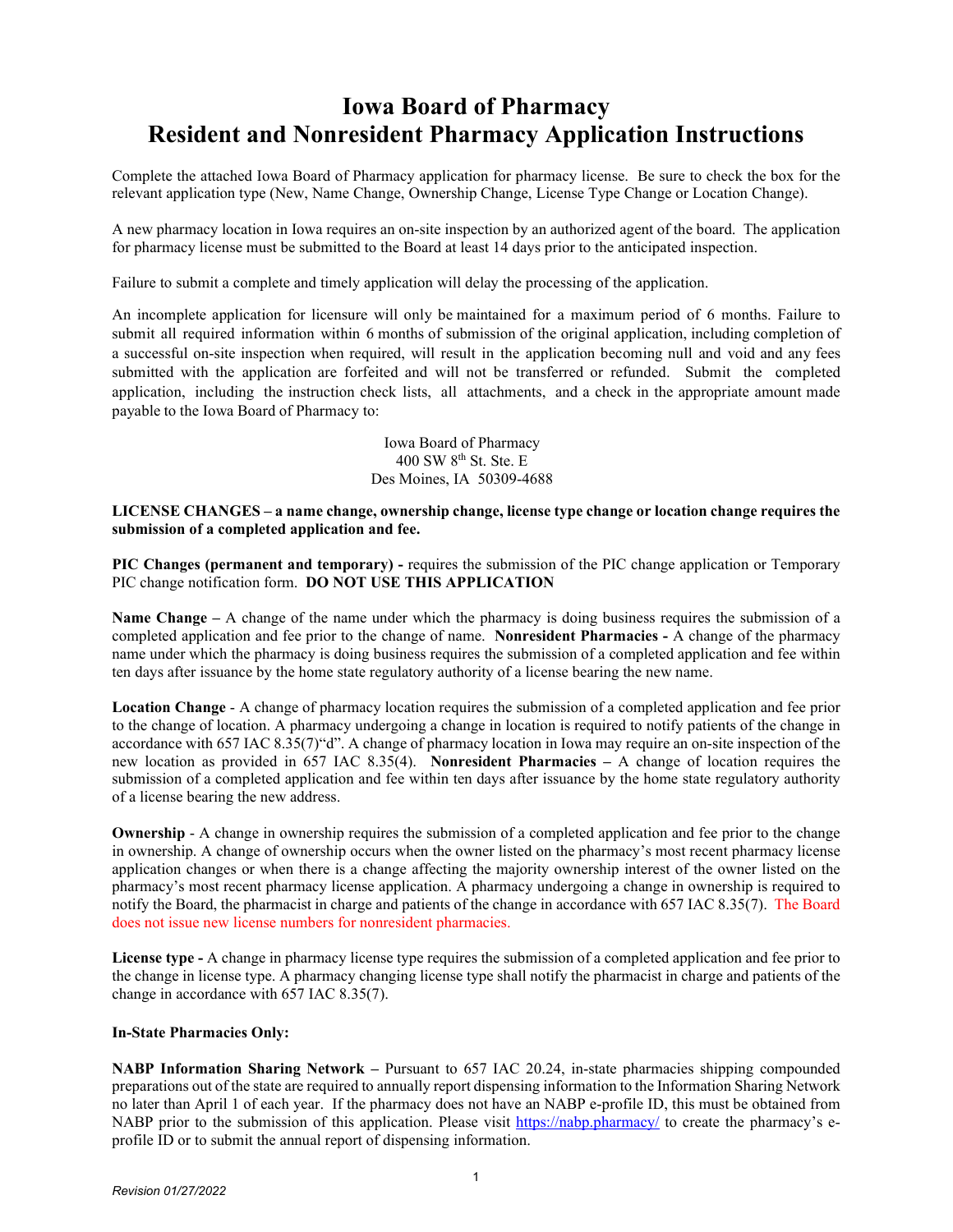#### **Nonresident Pharmacies Only:**

**New Applicants -** The inspection requirements identified in rule 657 IAC 19.2 must be satisfied prior to submitting an application for licensure.

**Inspections** - 657 IAC 19.2 dictates specific inspection requirements for license eligibility. You must meet the inspection requirements to be eligible for licensure - no exceptions will be made.

**Toll-free telephone number -** The pharmacy's toll-free telephone number is required to allow patients to speak with a pharmacist who has access to patient records at least six days per week for a total of at least forty hours.

**Pharmacist in charge (PIC) -** Every nonresident pharmacy is required to have a PIC who is either currently licensed to practice pharmacy in Iowa or who is registered with the Board in accordance with rule IAC 657 19.3. If the PIC is not currently licensed to practice pharmacy in Iowa or is not registered with the Board, the PIC must apply for registration as a nonresident pharmacy PIC. The PIC must complete the Board's training module, "Iowa Pharmacy Law Bootcamp: Education for Iowa Nonresident Pharmacists," prior to submission of the application. The training is free and can be found on the Board's website at, [https://pharmacy.iowa.gov/.](https://pharmacy.iowa.gov/)

[Iowa Code 155A.13A\(2\)](https://www.legis.iowa.gov/DOCS/ACO/IC/LINC/Chapter.155a.pdf) states that the pharmacist who is the pharmacist in charge of the nonresident pharmacy shall be designated as such on the nonresident pharmacy license application or renewal*.*

If the PIC is applying for a nonresident pharmacy PIC registration, the Board will issue the registration number once the application is processed.

**Iowa Prescription Monitoring Program (PMP)** - Nonresident pharmacies are required to report to the PMP all prescriptions for Schedules II, III, IV, and V controlled substances dispensed to patients located in Iowa, including submission of zero reports when no reportable prescriptions are dispensed during a reporting period. Please be aware of the reporting requirements described in 657 IAC Chapter 37 of the Board's rules and the Iowa Data Reporting Manual.

| <b>Initial Application Fees</b>                                                                                     |          |  |  |  |
|---------------------------------------------------------------------------------------------------------------------|----------|--|--|--|
| Initial Pharmacy License Application Fee                                                                            | \$135.00 |  |  |  |
| Initial Controlled Substances Act Registration (CSAR) Application Fee (a pharmacy that handles                      | \$90.00  |  |  |  |
| controlled substances within or into Iowa is required to obtain a CSAR)                                             |          |  |  |  |
| Nonresident Pharmacies Only - Nonresident PIC Registration Fee (a PIC registration is only                          | \$75.00  |  |  |  |
| required if the PIC does not hold a current/active Iowa pharmacist license or a current/active                      |          |  |  |  |
| Nonresident PIC registration)                                                                                       |          |  |  |  |
| License Change Application Fees – Changes to the name, ownership, license type, and/or location requires the        |          |  |  |  |
| submission of a completed application and applicable fee(s). Multiple changes to a license within the same          |          |  |  |  |
| application require only a single fee for the license and a single fee for the registration(s). See the above       |          |  |  |  |
| instructions for additional information.                                                                            |          |  |  |  |
| Pharmacy License Application Fee                                                                                    | \$135.00 |  |  |  |
| CSAR Application Fee (if applicable)                                                                                | \$90.00  |  |  |  |
| Late License Change Application Fees – These fees are due for applications that are not timely submitted, but       |          |  |  |  |
| are submitted within 30 days of the required submission period. These fees include the timely application fee and   |          |  |  |  |
| penalty fee and are not in addition to the previously identified fees.                                              |          |  |  |  |
| Pharmacy License Application including Penalty Fee                                                                  | \$270.00 |  |  |  |
| CSAR Application including Penalty Fee                                                                              | \$180.00 |  |  |  |
| <b>Reactivation Fee</b> – These fees are due for applications submitted more than 30 days after required submission |          |  |  |  |
| period. These fees include the application fee and penalty fee and are not in addition to the previously identified |          |  |  |  |
| timely application fee or application and penalty fee.                                                              |          |  |  |  |
| Pharmacy License Reactivation Fee                                                                                   | \$540.00 |  |  |  |
| <b>CSAR Reactivation Fee</b>                                                                                        | \$360.00 |  |  |  |

### **All application fees are non-refundable and non-transferrable.**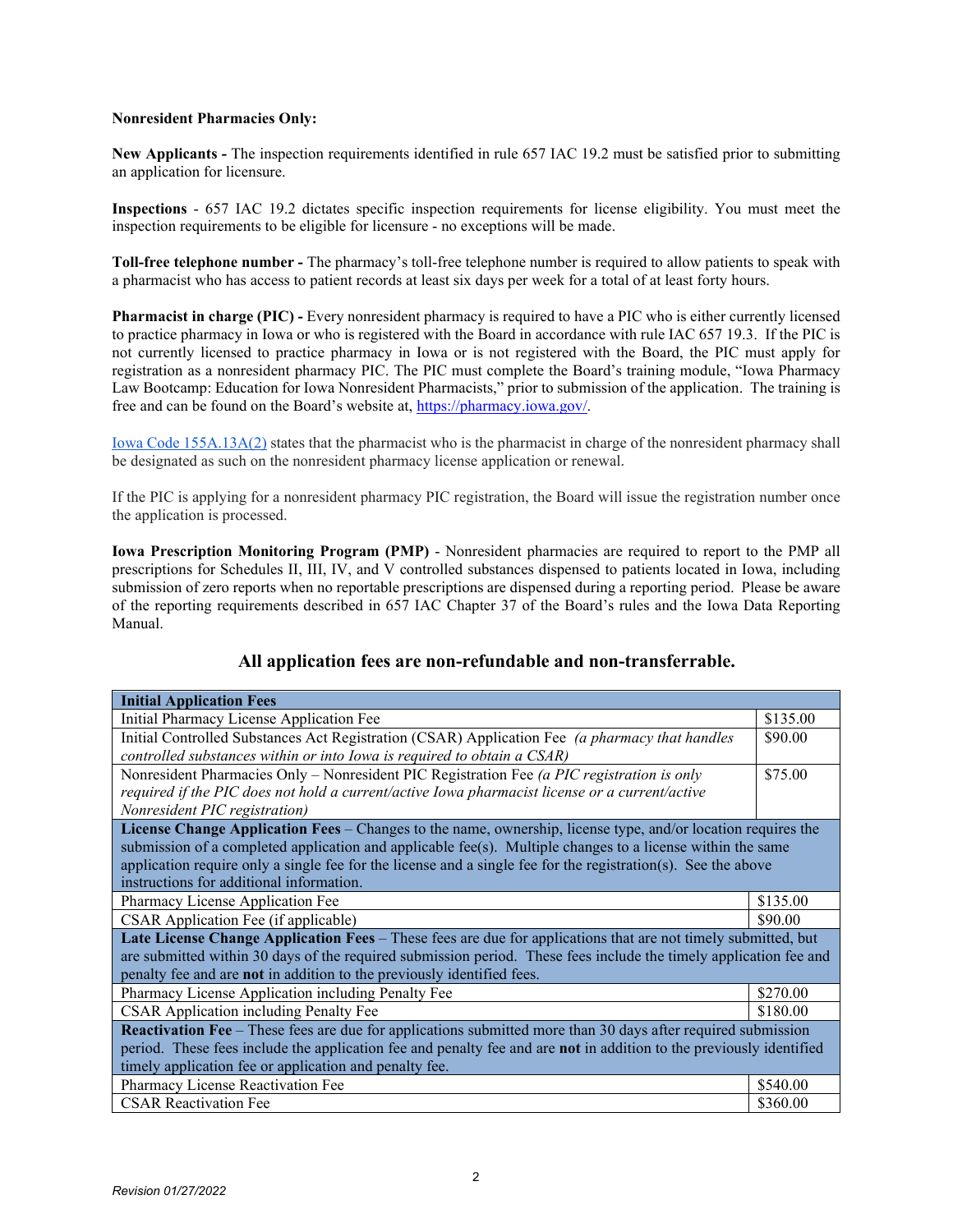## **APPLICATION CHECKLIST**

| <b>RESIDENT AND NONRESIDENT PHARMACY</b>                                                                                                                                                                                                                                                                               |                             |  |  |  |  |  |
|------------------------------------------------------------------------------------------------------------------------------------------------------------------------------------------------------------------------------------------------------------------------------------------------------------------------|-----------------------------|--|--|--|--|--|
| Proof of Accreditations                                                                                                                                                                                                                                                                                                | $\Box$ YES<br>$\Box N/A$    |  |  |  |  |  |
| <b>DEA</b> Registration                                                                                                                                                                                                                                                                                                | $\Box$ YES<br>$\Box N/A$    |  |  |  |  |  |
| List of All Licenses / Permits / Registrations in Other States                                                                                                                                                                                                                                                         | $\Box N/A$<br>$\Box$ YES    |  |  |  |  |  |
| FDA 483s, Warnings Letters, and Responses to each                                                                                                                                                                                                                                                                      | $\Box N/A$<br>$\Box$ YES    |  |  |  |  |  |
| List of Disciplinary Actions by Licensing Authorities and Documentation of<br><b>Final Disciplinary Orders</b>                                                                                                                                                                                                         | $\Box N/A$<br>$\Box$ YES    |  |  |  |  |  |
| List of Final Denial Orders by Licensing Authorities and Documentation of<br><b>Final Denial Orders</b>                                                                                                                                                                                                                | $\Box N/A$<br>$\Box$ YES    |  |  |  |  |  |
| List of Each Criminal Conviction and Court Records of the Conviction(s)                                                                                                                                                                                                                                                | $\Box N/A$<br>$\square$ YES |  |  |  |  |  |
| <b>RESIDENT PHARMACY ONLY</b>                                                                                                                                                                                                                                                                                          |                             |  |  |  |  |  |
| Names, titles, and license/registration numbers for all pharmacists, pharmacist<br>interns, technicians, and pharmacy support persons currently employed or<br>practicing at this location.                                                                                                                            | $\Box$ YES                  |  |  |  |  |  |
| <b>NONRESIDENT PHARMACY ONLY</b>                                                                                                                                                                                                                                                                                       |                             |  |  |  |  |  |
| PIC License issued by Applicant's Home State                                                                                                                                                                                                                                                                           | $\Box$ YES<br>$\Box N/A$    |  |  |  |  |  |
| Home State Pharmacy License / Permit / Registration                                                                                                                                                                                                                                                                    | $\Box$ YES                  |  |  |  |  |  |
| Most Recent Inspection Report as specified in Iowa Code 155A.13A(1)(c)                                                                                                                                                                                                                                                 | $\Box$ YES<br>$\Box N/A$    |  |  |  |  |  |
| Prescription Label Showing Toll-Free Phone Number                                                                                                                                                                                                                                                                      | $\Box$ YES                  |  |  |  |  |  |
| <b>NONRESIDENT PHARMACY PIC REGISTRATION</b><br>(Required only when the PIC is not currently licensed to practice pharmacy in Iowa, does not hold a<br>current/active Nonresident Pharmacy PIC registration in Iowa, and the pharmacy is submitting a new pharmacy<br>license application or a PIC change application) |                             |  |  |  |  |  |
| Government-issued Photo ID of PIC                                                                                                                                                                                                                                                                                      | $\Box$ YES                  |  |  |  |  |  |
| Additional Pages to List All Licenses in Other States Issued to the PIC, if<br>needed                                                                                                                                                                                                                                  | $\Box N/A$<br>$\Box$ YES    |  |  |  |  |  |
| Additional Pages to List All Current Employment of the PIC, if needed                                                                                                                                                                                                                                                  | $\Box$ YES<br>$\Box N/A$    |  |  |  |  |  |
| List of Disciplinary Actions by Licensing Authorities and Documentation of<br>Final Disciplinary Orders Against the PIC                                                                                                                                                                                                | $\Box N/A$<br>$\Box$ YES    |  |  |  |  |  |
| List of Final Denial Orders by Licensing Authorities and Documentation of<br>Final Denial Orders Issued to the PIC                                                                                                                                                                                                     | $\Box N/A$<br>$\Box$ YES    |  |  |  |  |  |
| List of Each Criminal Conviction and Court Records of the Conviction(s) of the<br>PIC                                                                                                                                                                                                                                  | $\Box$ YES<br>$\Box N/A$    |  |  |  |  |  |
| Certificate of Completion for Required PIC Training Module                                                                                                                                                                                                                                                             | $\Box N/A$<br>$\Box$ YES    |  |  |  |  |  |
|                                                                                                                                                                                                                                                                                                                        |                             |  |  |  |  |  |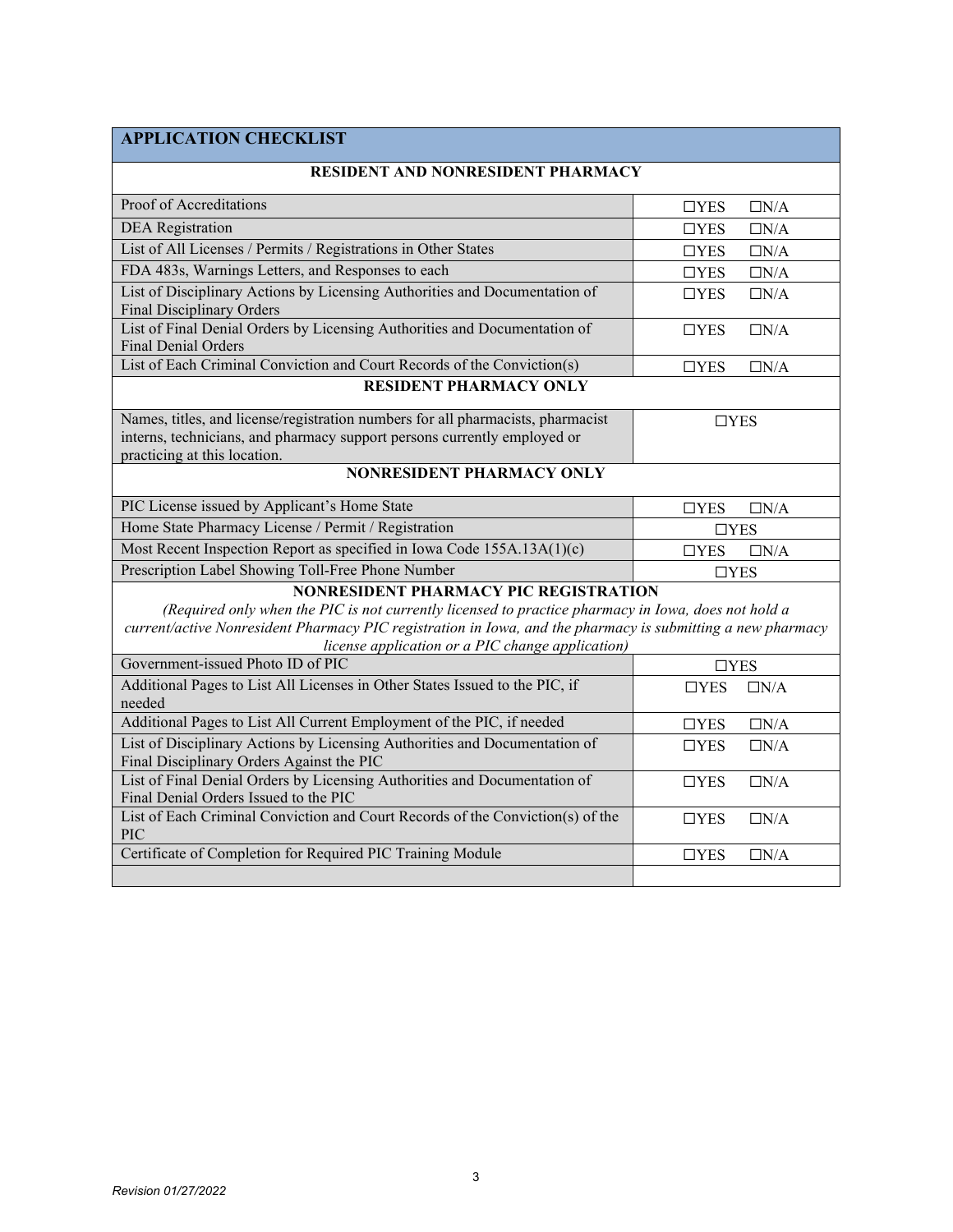**Iowa Board of Pharmacy** 400 S.W. 8th St. Ste. E Des Moines, IA 50309-4688 515-281-5944 https://pharmacy.iowa.gov/



# **APPLICATION FOR RESIDENT AND NONRESIDENT PHARMACY LICENSE**

Please type or print legibly in ink. Applications submitted to change the license name, owner, license type, location must complete the "effective date of change" field(s). **Incomplete or illegible forms will delay the issuance of the license.**

| <b>APPLICATION TYPE</b>                                     |                            |                                  |                                                            |  |
|-------------------------------------------------------------|----------------------------|----------------------------------|------------------------------------------------------------|--|
| <b>New</b><br><b>Anticipated Date of Opening:</b>           |                            |                                  | <b>Name Change</b><br><b>Effective Date of Change:</b>     |  |
| <b>Ownership Change</b><br><b>Effective Date of Change:</b> | <b>License Type Change</b> | <b>Effective Date of Change:</b> | <b>Location Change</b><br><b>Effective Date of Change:</b> |  |

| <b>PHARMACY TYPE</b>                                                                      |                          |                   |                             |                                                                          |
|-------------------------------------------------------------------------------------------|--------------------------|-------------------|-----------------------------|--------------------------------------------------------------------------|
| <b>General Pharmacy</b>                                                                   | <b>Hospital Pharmacy</b> |                   | <b>Nonresident Pharmacy</b> |                                                                          |
| Limited Use Pharmacy $-$                                                                  |                          |                   |                             | Limited Use Pharmacy –   Limited Use Pharmacy –   Limited Use Pharmacy – |
| Correctional                                                                              | <b>Nuclear</b>           | <b>Veterinary</b> |                             | Other                                                                    |
| Limited Use Pharmacy Applicants Must Submit the Limited Use Pharmacy Application Addendum |                          |                   |                             |                                                                          |

Use Pharmacy Applicants Must Submit the Limited Use Pharmacy Application Addendum

|                        | <b>LICENSEE/APPLICANT INFORMATION</b>                                                                |  |  |        |                 |  |                                                          |                  |             |          |
|------------------------|------------------------------------------------------------------------------------------------------|--|--|--------|-----------------|--|----------------------------------------------------------|------------------|-------------|----------|
|                        | <b>Name of Applicant:</b>                                                                            |  |  |        |                 |  |                                                          |                  |             |          |
|                        | (Name in which pharmacy is doing business)                                                           |  |  |        |                 |  |                                                          |                  |             |          |
|                        | <b>Iowa License Number:</b>                                                                          |  |  |        |                 |  | <b>Federal Tax ID#:</b>                                  |                  |             |          |
|                        | <b>Legal Name of Pharmacy:</b>                                                                       |  |  |        |                 |  |                                                          |                  |             |          |
|                        | <b>Pharmacy's NABP e-Profile ID:</b>                                                                 |  |  |        |                 |  |                                                          |                  |             |          |
|                        | <b>Name of Pharmacist in Charge (PIC):</b>                                                           |  |  |        |                 |  |                                                          |                  |             |          |
|                        | <b>Iowa Pharmacist License or PIC</b><br><b>Registration Number:</b>                                 |  |  |        |                 |  |                                                          |                  |             |          |
|                        | If the pharmacy does not have an NABP e-profile number, one may be created by going to nabp.pharmacy |  |  |        |                 |  |                                                          |                  |             |          |
|                        | <b>Pharmacy Address</b> (physical location of pharmacy)                                              |  |  |        |                 |  |                                                          |                  |             |          |
| <b>Street Address:</b> |                                                                                                      |  |  |        |                 |  |                                                          | Suite #:         |             |          |
| <b>Address:</b>        |                                                                                                      |  |  |        |                 |  |                                                          |                  |             |          |
| City:                  |                                                                                                      |  |  | State: |                 |  |                                                          | <b>Zip Code:</b> |             |          |
|                        |                                                                                                      |  |  |        |                 |  | The phone number must be a direct number to the pharmacy |                  |             |          |
| Telephone #:           |                                                                                                      |  |  |        | Landline $\Box$ |  | Cell Phone# $\Pi$                                        |                  |             |          |
|                        |                                                                                                      |  |  |        |                 |  | If cell, will you accept text messages?                  |                  | $\square Y$ | $\Box N$ |
|                        | <b>Alternate Phone#:</b>                                                                             |  |  |        | Landline $\Box$ |  | Cell Phone# $\square$                                    |                  |             |          |
|                        |                                                                                                      |  |  |        |                 |  | If cell, will you accept text messages?                  |                  | $\square Y$ | $\Box N$ |
|                        | The email address must be a direct email to the pharmacy or PIC                                      |  |  |        |                 |  |                                                          |                  |             |          |
| <b>Email Address:</b>  |                                                                                                      |  |  |        |                 |  | $\mathbf{Fax} \; \text{#}:$                              |                  |             |          |
| Website                |                                                                                                      |  |  |        |                 |  |                                                          |                  |             |          |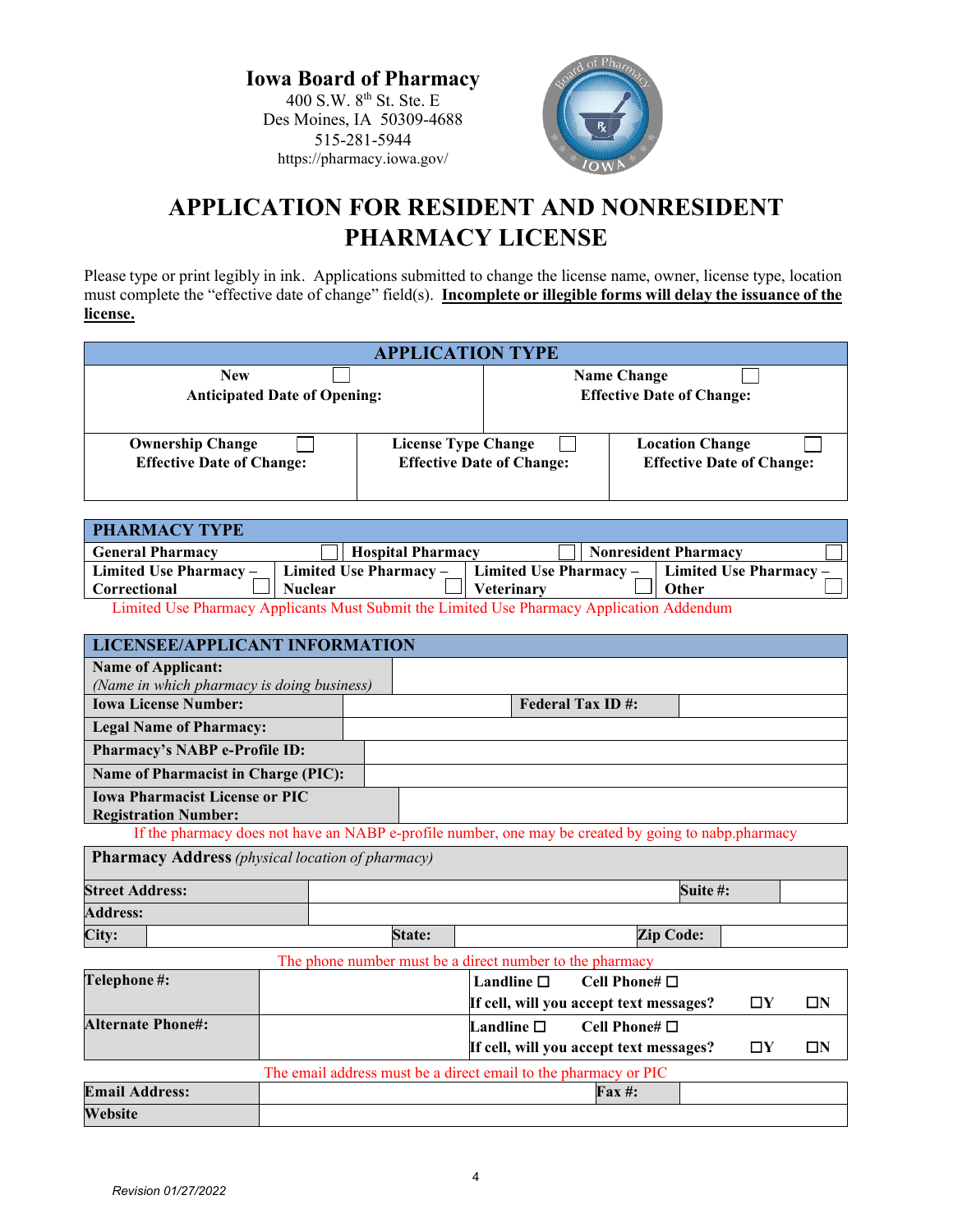|                        | <b>Mailing Address</b> (where all correspondence regarding licensure will be sent if other than pharmacy's physical address): |                  |  |
|------------------------|-------------------------------------------------------------------------------------------------------------------------------|------------------|--|
| <b>Street Address:</b> |                                                                                                                               | Suite #:         |  |
| <b>Address:</b>        |                                                                                                                               |                  |  |
| City:                  | <b>State:</b>                                                                                                                 | <b>Zip Code:</b> |  |

| <b>Pharmacy Ownership</b> A change of ownership occurs when the owner listed on the pharmacy's most recent<br>application changes or when there is a change affecting the majority ownership interest of the owner listed on the<br>pharmacy's most recent application. A change to a type of corporation is an ownership change if the name of the<br>corporation changes in any respect (i.e. ABC, Inc. changes to ABC, LLC). |  |  |             |  |      |                      |
|---------------------------------------------------------------------------------------------------------------------------------------------------------------------------------------------------------------------------------------------------------------------------------------------------------------------------------------------------------------------------------------------------------------------------------|--|--|-------------|--|------|----------------------|
| <b>Owner Name:</b>                                                                                                                                                                                                                                                                                                                                                                                                              |  |  |             |  |      |                      |
| <b>Owner Address:</b>                                                                                                                                                                                                                                                                                                                                                                                                           |  |  |             |  |      |                      |
| City, State, Zip:                                                                                                                                                                                                                                                                                                                                                                                                               |  |  |             |  |      |                      |
| <b>Owner Phone Number:</b>                                                                                                                                                                                                                                                                                                                                                                                                      |  |  |             |  | Fax: |                      |
| Email:                                                                                                                                                                                                                                                                                                                                                                                                                          |  |  |             |  |      |                      |
| <b>Type of Ownership:</b>                                                                                                                                                                                                                                                                                                                                                                                                       |  |  |             |  |      |                      |
| <b>Sole Proprietorship</b>                                                                                                                                                                                                                                                                                                                                                                                                      |  |  | Partnership |  |      | <b>C</b> Corporation |
| <b>S</b> Corporation                                                                                                                                                                                                                                                                                                                                                                                                            |  |  | <b>LLC</b>  |  |      | Government           |
| Date Established:                                                                                                                                                                                                                                                                                                                                                                                                               |  |  |             |  |      |                      |
| State of Incorporation (if applicable):                                                                                                                                                                                                                                                                                                                                                                                         |  |  |             |  |      |                      |

| PHARMACY OPERATIONS                                                                |  |                 |  |  |  |  |
|------------------------------------------------------------------------------------|--|-----------------|--|--|--|--|
| <b>Hours of Pharmacy Operation</b> (example: $8:00$ a.m. to $5:00$ p.m. or CLOSED) |  |                 |  |  |  |  |
| Sunday                                                                             |  | <b>Thursday</b> |  |  |  |  |
| Monday                                                                             |  | Friday          |  |  |  |  |
| Tuesday                                                                            |  | <b>Saturday</b> |  |  |  |  |
| Wednesday                                                                          |  |                 |  |  |  |  |

| <b>Type of Pharmacy Services</b> (check all that apply) |  |                                                       |  |  |  |  |
|---------------------------------------------------------|--|-------------------------------------------------------|--|--|--|--|
| <b>General Dispensing</b>                               |  | <b>Central Rx Processing</b>                          |  |  |  |  |
| Hospital                                                |  | <b>Mail Order Only</b>                                |  |  |  |  |
| <b>Central Rx Filling</b>                               |  | <b>Home Infusion</b>                                  |  |  |  |  |
| <b>Nuclear</b>                                          |  | <b>Care Facility Filling</b>                          |  |  |  |  |
| <b>Care Facility Consulting</b>                         |  | <b>Emergency Drug Kits</b>                            |  |  |  |  |
| <b>Unit Dose</b>                                        |  | <b>Home Health/DME</b>                                |  |  |  |  |
| <b>OTC Pseudoephedrine Sales</b>                        |  | <b>Exempt CV Dispensing</b>                           |  |  |  |  |
| Prepackaging                                            |  | <b>EMS</b>                                            |  |  |  |  |
| <b>Collaborative Practice Agreements</b><br>(CPA)       |  | <b>CPA Explanation</b>                                |  |  |  |  |
| <b>Technician Product Verification</b>                  |  | Prescription Delivery/Mail-outs/Mail Order            |  |  |  |  |
| <b>Medication Therapy Management</b>                    |  | <b>Statewide Protocol-Naloxone</b>                    |  |  |  |  |
| <b>Statewide Protocol-Immunization</b>                  |  | <b>Statewide Protocol-Nicotine Replacement</b>        |  |  |  |  |
| <b>CLIA-Waived Testing</b>                              |  | <b>Compliance Packaging/MedPaks</b>                   |  |  |  |  |
| <b>Noncontrolled Substance Collector</b>                |  | <b>DEA-registered Controlled Substances Collector</b> |  |  |  |  |
| <b>Naloxone Standing Order</b>                          |  | Other (please explain):                               |  |  |  |  |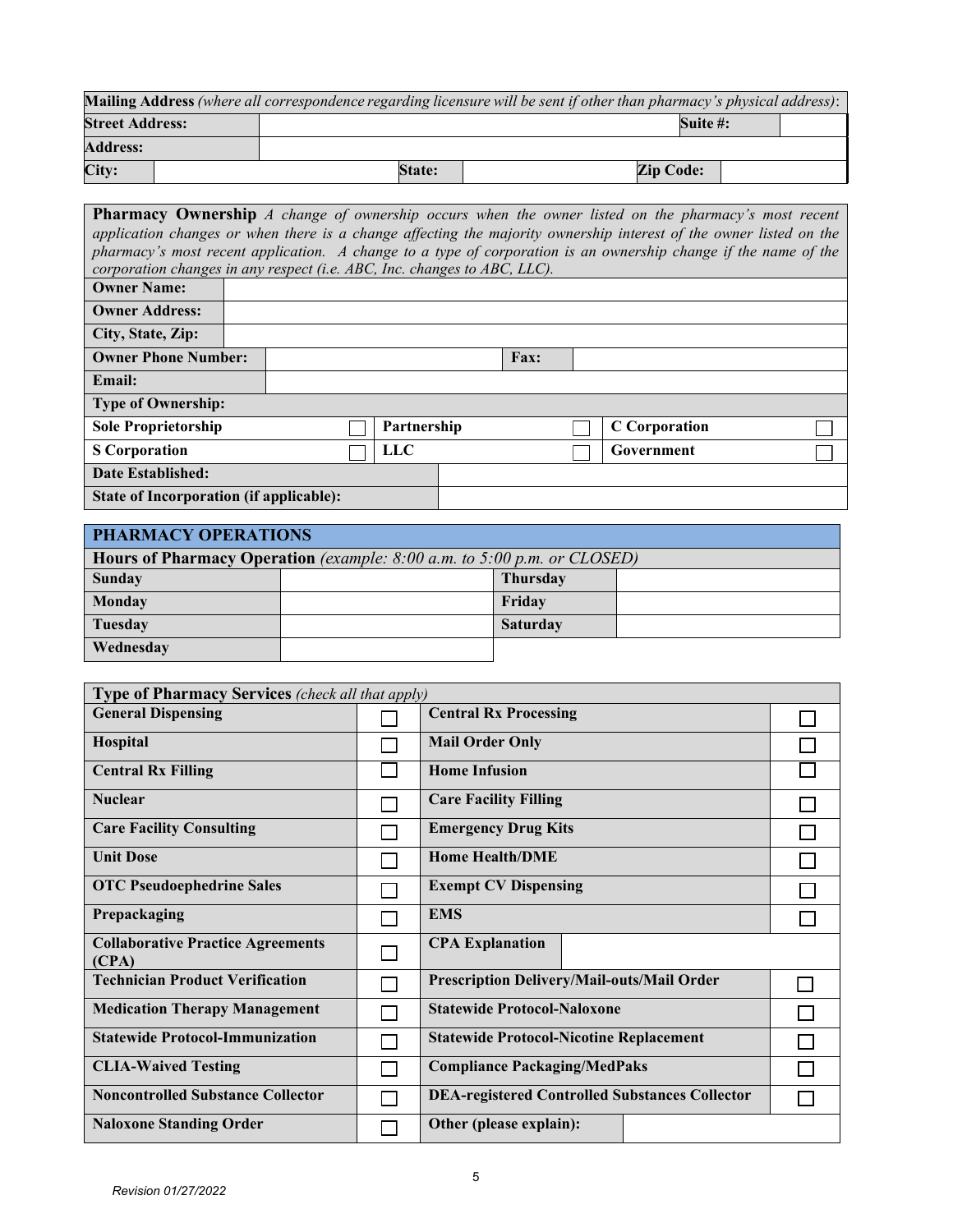| <b>Populations Served</b> |  |
|---------------------------|--|
|---------------------------|--|

| Human | Veterinary - companion animals                                                       | $\Box$ Veterinary - food producing animals |  |
|-------|--------------------------------------------------------------------------------------|--------------------------------------------|--|
|       | Nonresident Pharmacies Only - Number of prescriptions dispensed into Iowa last year: |                                            |  |

| <b>Compounding</b> (check all that apply)                                   |                     |                                           |  |                              |  |  |
|-----------------------------------------------------------------------------|---------------------|-------------------------------------------|--|------------------------------|--|--|
| <b>Sterile High-Risk</b>                                                    |                     | <b>Sterile Medium-Risk</b>                |  | <b>Sterile Low-Risk</b>      |  |  |
| <b>Sterile Immediate Use</b>                                                |                     | <b>Sterile Hazardous Drugs</b>            |  | <b>Sterile Anticipatory</b>  |  |  |
| <b>Sterile for Patients in Other Facilities</b>                             |                     | <b>Sterile Number of Other Facilities</b> |  |                              |  |  |
| Number of sterile compounded preparations dispensed into Iowa last year:    |                     |                                           |  |                              |  |  |
| <b>Non Sterile Simple</b>                                                   |                     | <b>Non Sterile Moderate</b>               |  | <b>Non Sterile Complex</b>   |  |  |
| <b>Non Sterile Anticipatory</b>                                             |                     | <b>Non Sterile Hazardous Drugs</b>        |  | <b>Prescriber Office Use</b> |  |  |
| <b>Pursuant to Patient Specific Rx</b>                                      |                     |                                           |  |                              |  |  |
| Number of non sterile compounded preparations dispensed into Iowa last      |                     |                                           |  |                              |  |  |
| vear:                                                                       |                     |                                           |  |                              |  |  |
| <b>Instate Pharmacies: Is the pharmacy shipping compounded preparations</b> | N/A<br>Yes 1<br>No. |                                           |  |                              |  |  |
| out of the state?                                                           |                     |                                           |  |                              |  |  |
| If yes, is the pharmacy compliant with the required reporting to NABP's     |                     | N/A<br><b>Yes</b><br>No.                  |  |                              |  |  |
| <b>Information Sharing Network pursuant to 657 IAC 20.24?</b>               |                     |                                           |  |                              |  |  |

| <b>Pharmacy Accreditations</b> (attach proof of any accreditations) |  |              |  |               |  |             |  |
|---------------------------------------------------------------------|--|--------------|--|---------------|--|-------------|--|
| <b>VIPPS</b>                                                        |  | ACHC         |  | <b>DMEPOS</b> |  | <b>None</b> |  |
| <b>PCAB</b>                                                         |  | <b>JCAHO</b> |  | <b>VPP</b>    |  | Other:      |  |

| <b>FDA INFORMATION</b>                                                    |                      |
|---------------------------------------------------------------------------|----------------------|
| Since the last application, has the pharmacy been inspected by the FDA:   | Yes $\Box$ No        |
| If yes, date of most recent FDA inspection:                               |                      |
| Since the last application, has the FDA issued a 483?                     | $\Box$ Yes $\Box$ No |
| (Attach the FDA's documentation and the response to the FDA)              |                      |
| Since the last application, has the FDA issued a Warning Letter?          | $\Box$ Yes $\Box$ No |
| (Attach the FDA's documentation and the response to the FDA)              |                      |
| Is the pharmacy registered with the FDA as a 503(b) outsourcing facility? | Y es                 |

| <b>CONTROLLED SUBSTANCES</b> (Attach copy of DEA registration, if applicable)                   |                         |  |                         |       |  |  |
|-------------------------------------------------------------------------------------------------|-------------------------|--|-------------------------|-------|--|--|
| Does the pharmacy handle controlled substances within or into Iowa? (If yes,                    |                         |  |                         |       |  |  |
| a fee is required for new registrations and changes to licensee information (see                |                         |  |                         | Yes 1 |  |  |
| instructions for additional information)                                                        |                         |  |                         |       |  |  |
| <b>DEA Registration #:</b>                                                                      |                         |  | <b>Expiration Date:</b> |       |  |  |
| <b>Iowa CSA Registration #:</b>                                                                 | <b>Expiration Date:</b> |  |                         |       |  |  |
| Check schedules of controlled substances that the pharmacy intends to dispense in or into Iowa: |                         |  |                         |       |  |  |
| <b>Schedule II Narcotic</b><br><b>Schedule II Nonnarcotic</b>                                   |                         |  |                         |       |  |  |
| <b>Schedule III Narcotic</b><br><b>Schedule III Nonnarcotic</b>                                 |                         |  |                         |       |  |  |
| <b>Schedule IV</b>                                                                              |                         |  |                         |       |  |  |
| Number of controlled substance prescriptions dispensed in or into Iowa last year:               |                         |  |                         |       |  |  |
| Number of opioid prescriptions dispensed in or into Iowa last year:                             |                         |  |                         |       |  |  |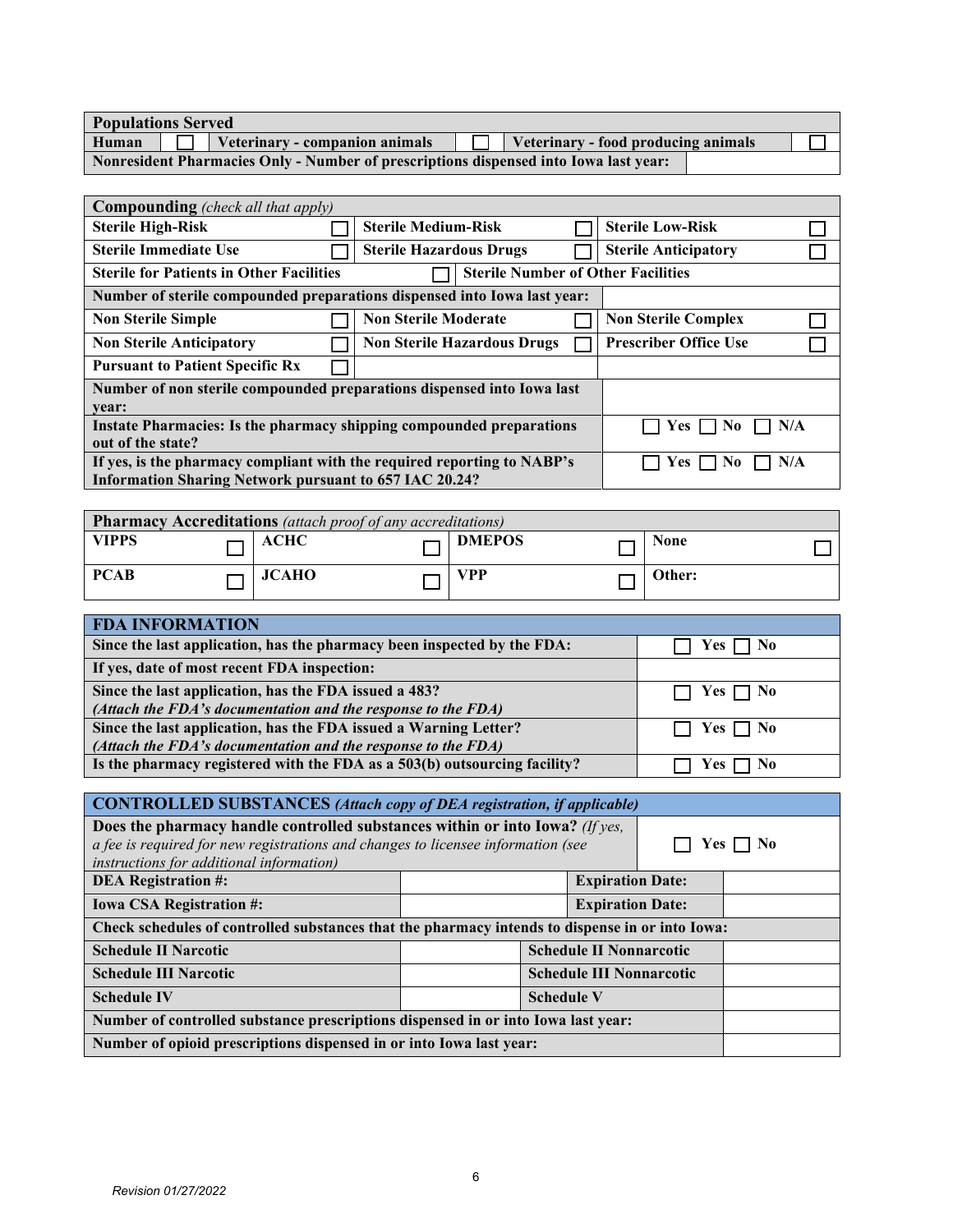| <b>CURRENT PHARMACY LICENSES, PERMITS, OR REGISTRATIONS IN OTHER STATES</b><br>(attach additional pages if necessary) |                                                      |                   |                        |               |  |  |  |
|-----------------------------------------------------------------------------------------------------------------------|------------------------------------------------------|-------------------|------------------------|---------------|--|--|--|
| <b>STATE</b>                                                                                                          | <b>LICENSE / PERMIT /</b><br><b>REGISTRATION NO.</b> | <b>ISSUE DATE</b> | <b>EXPIRATION DATE</b> | <b>STATUS</b> |  |  |  |
|                                                                                                                       |                                                      |                   |                        |               |  |  |  |
|                                                                                                                       |                                                      |                   |                        |               |  |  |  |
|                                                                                                                       |                                                      |                   |                        |               |  |  |  |
|                                                                                                                       |                                                      |                   |                        |               |  |  |  |

*The regulatory questions only require an affirmative answer if there has been a reportable offense specifically to the licensed location since the last application*

| <b>DISCIPLINARY ACTIONS</b> (new applicants must disclose all disciplinary actions described below; change<br>applications must include information not previously reported and provided to the Board) |
|--------------------------------------------------------------------------------------------------------------------------------------------------------------------------------------------------------|
| Since the last application, has the pharmacy, any owner, or employee been disciplined by any licensing authority?                                                                                      |
| Discipline includes, but is not limited to, citations, reprimands, fines, and license/registration restrictions,                                                                                       |
| probation, suspension, revocation, or surrender.                                                                                                                                                       |
| YES<br>NO                                                                                                                                                                                              |
| Include a separate sheet of paper listing all disciplinary actions by any licensing authority against this pharmacy                                                                                    |
| location and include documentation of any final disciplinary orders                                                                                                                                    |
| Since the last application, has the pharmacy, any owner, or employee been denied a license by any licensing                                                                                            |
| authority?                                                                                                                                                                                             |
| YES<br>NO.                                                                                                                                                                                             |
|                                                                                                                                                                                                        |
| Include a separate sheet listing the final denial orders by any licensing authority against this pharmacy location                                                                                     |
| and include documentation of any final denial orders                                                                                                                                                   |
| Do you have any knowledge of any investigations, complaints, or charges pending against this pharmacy location                                                                                         |
| before any licensing authority?                                                                                                                                                                        |
| YES                                                                                                                                                                                                    |
| Include an explanation for any pending investigations, complaints, or charges                                                                                                                          |

**CRIMINAL HISTORY** *(new applicants must provide a complete history; change applications must include information not previously reported and provided to the Board)*

**Since the last application, has the pharmacy, any owner, or employee been convicted of or entered a plea of guilty, nolo contendere, or no contest to any crime related to prescription drugs, controlled substances, healthcare, or the practice of pharmacy in any jurisdiction? You must include all misdemeanors and felonies, even if adjudication was withheld by the court so that you would not have a record of conviction.** 

**NO** YES **NO** 

**Include a separate sheet of paper providing a signed and dated explanation of each conviction and attach court records of the conviction(s)**

**SIGNATURE** 

| I hereby swear or affirm under penalty of perjury that the information provided in this application is true and |  |  |  |  |  |  |
|-----------------------------------------------------------------------------------------------------------------|--|--|--|--|--|--|
| correct. I understand that failure to provide complete and truthful information may constitute grounds for      |  |  |  |  |  |  |
| denial, revocation, or other disciplinary sanctions against my license.                                         |  |  |  |  |  |  |
| Signature of Applicant or Designated                                                                            |  |  |  |  |  |  |
| <b>Representative:</b>                                                                                          |  |  |  |  |  |  |
| <b>Printed Name and Title:</b>                                                                                  |  |  |  |  |  |  |
|                                                                                                                 |  |  |  |  |  |  |
| Date:                                                                                                           |  |  |  |  |  |  |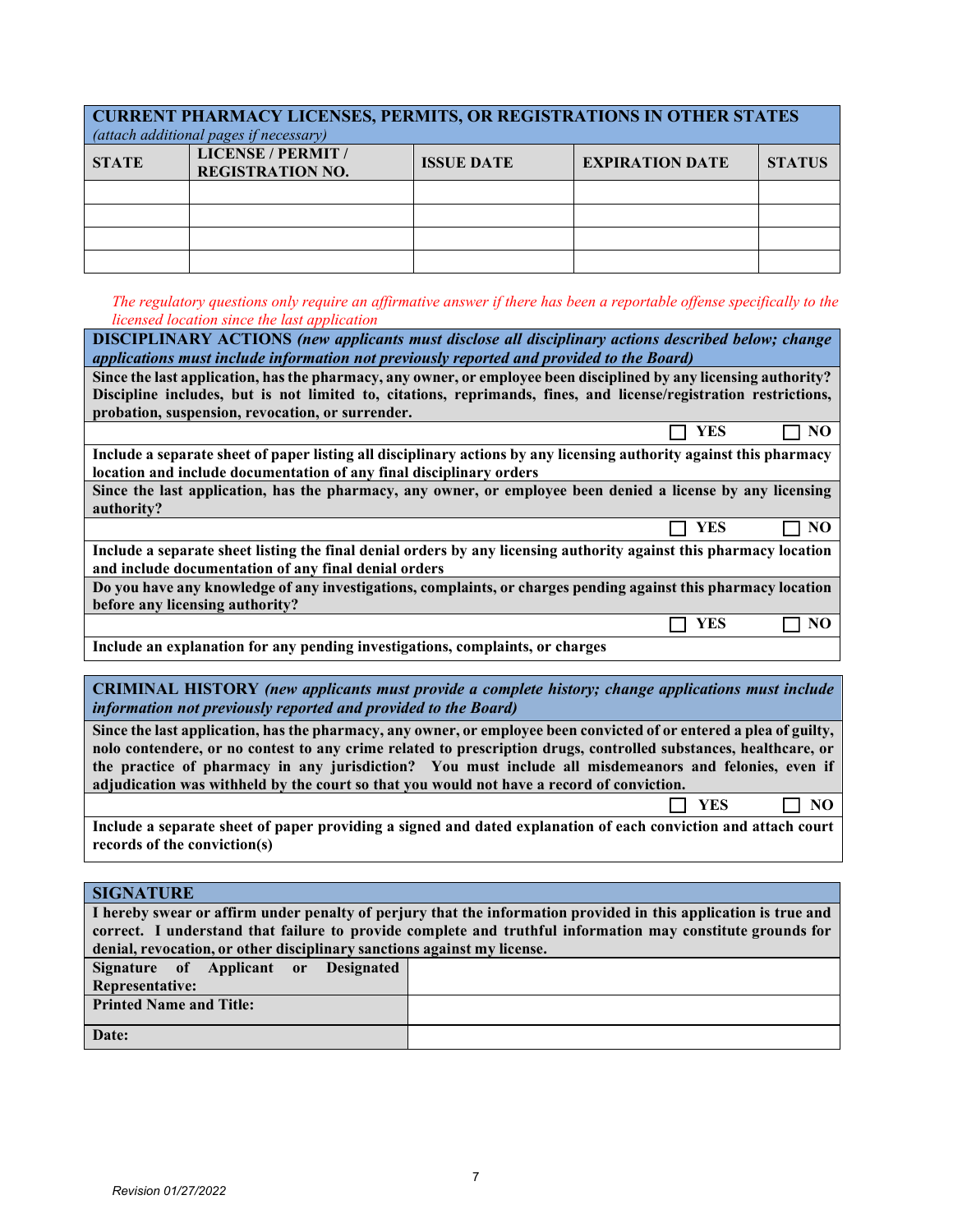## **NONRESIDENT PHARMACY ONLY:**

| <b>HOME STATE PHARMACY LICENSE INFORMATION</b> (attach a copy of home state license, |  |  |  |  |  |  |
|--------------------------------------------------------------------------------------|--|--|--|--|--|--|
| <i>permit, or registration)</i>                                                      |  |  |  |  |  |  |
| State:                                                                               |  |  |  |  |  |  |
| <b>License Number:</b>                                                               |  |  |  |  |  |  |
| <b>Original Date Issued:</b>                                                         |  |  |  |  |  |  |
| <b>Expiration Date:</b>                                                              |  |  |  |  |  |  |
| <b>Current Status:</b>                                                               |  |  |  |  |  |  |

| <b>REGISTERED AGENT</b> (must be located in Iowa) |  |  |        |  |                  |          |  |  |
|---------------------------------------------------|--|--|--------|--|------------------|----------|--|--|
| Name:                                             |  |  |        |  |                  |          |  |  |
| <b>Street Address:</b>                            |  |  |        |  |                  | Suite #: |  |  |
| City:                                             |  |  | State: |  | <b>Zip Code:</b> |          |  |  |

| <b>INSPECTION INFORMATION</b> (attach most recent inspection report which must comply with 657 IAC |  |                               |                                   |  |  |  |  |
|----------------------------------------------------------------------------------------------------|--|-------------------------------|-----------------------------------|--|--|--|--|
| 19.2 which dictates specific inspection requirements)                                              |  |                               |                                   |  |  |  |  |
| <b>Most Recent Inspection Performed by:</b>                                                        |  |                               |                                   |  |  |  |  |
| <b>Home State Licensing Authority</b>                                                              |  | <b>Iowa Board of Pharmacy</b> | <b>Other Pre-Approved Entity:</b> |  |  |  |  |
|                                                                                                    |  |                               |                                   |  |  |  |  |
| Date of Most Recent Inspection:                                                                    |  |                               |                                   |  |  |  |  |

| <b>TOLL-FREE TELEPHONE NUMBER</b> (attach copy of label showing number)                                                                                                                      |                                                                               |  |  |  |  |  |
|----------------------------------------------------------------------------------------------------------------------------------------------------------------------------------------------|-------------------------------------------------------------------------------|--|--|--|--|--|
| Toll-free telephone number:                                                                                                                                                                  |                                                                               |  |  |  |  |  |
| List Monday-Sunday hours of operation of toll-free<br>telephone number:                                                                                                                      |                                                                               |  |  |  |  |  |
| The pharmacy's toll free telephone number allows patients to<br>speak with a pharmacist who has access to patient records at<br>least six days per week for a total of at least forty hours. | Yes<br>No.<br>(if no, the pharmacy does not qualify for<br>licensure in Iowa) |  |  |  |  |  |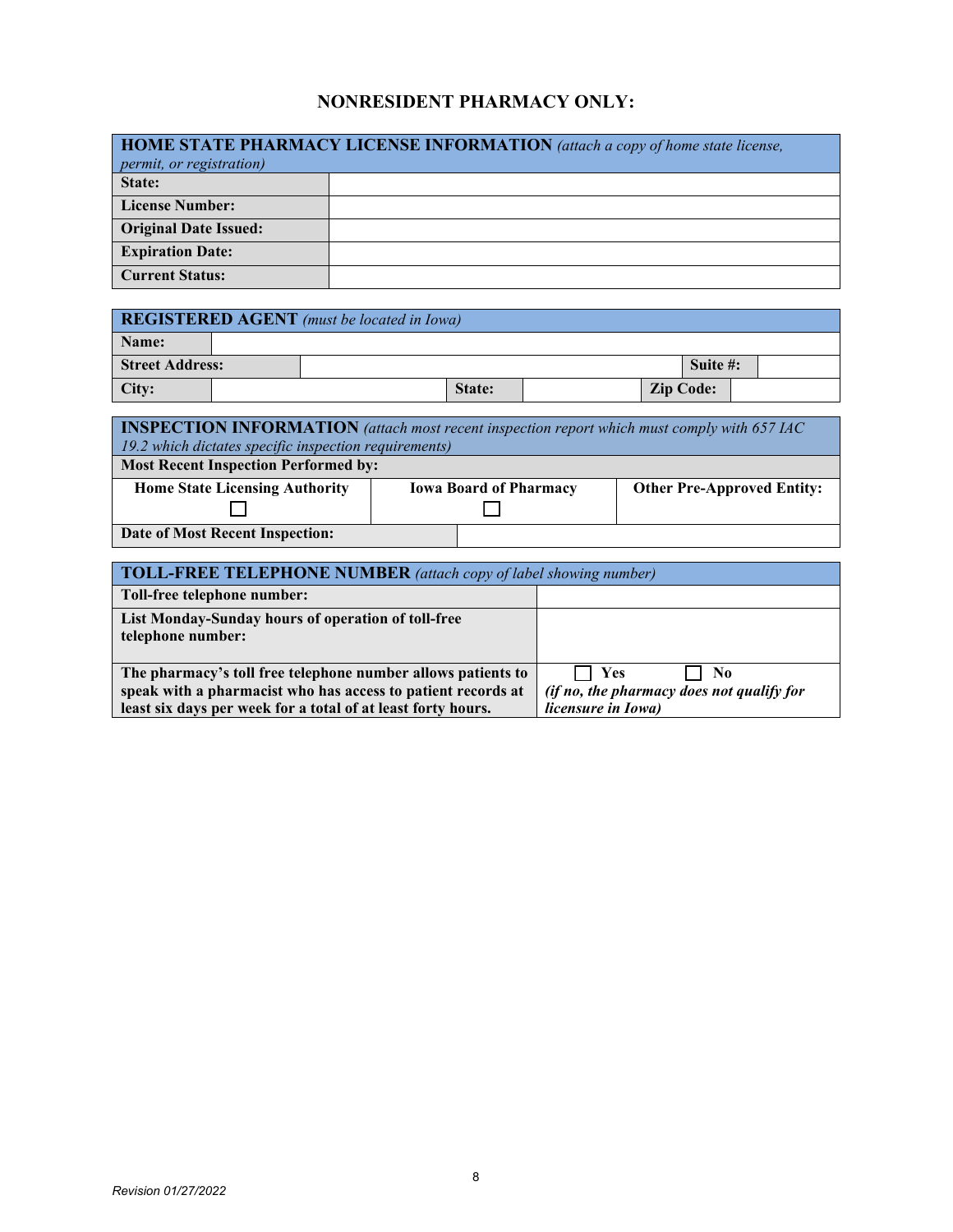# **APPLICATION FOR NEW NONRESIDENT PHARMACY - PHARMACIST IN CHARGE (PIC) REGISTRATION**

A Pharmacist in Charge registration is not required if the PIC is currently licensed to practice pharmacy in Iowa.

A registered PIC of a nonresident pharmacy is required to notify the board in writing within ten days of any change of information included on the registration application, including the pharmacist's name, contact information, home state license or registration information or status, and place of employment.

If a registered PIC ceases to be the pharmacist in charge of an Iowa-licensed nonresident pharmacy, the pharmacist may request that the registration be canceled. The registration will not be automatically canceled upon notification of a PIC change or employment change.

| <b>IDENTIFICATION</b> (attach copy of government-issued photo identification) |  |  |  |        |                           |                          |  |      |  |
|-------------------------------------------------------------------------------|--|--|--|--------|---------------------------|--------------------------|--|------|--|
| <b>First Name:</b>                                                            |  |  |  |        |                           | <b>Middle Name:</b>      |  |      |  |
| <b>Last Name:</b>                                                             |  |  |  |        |                           | <b>Previous Name(s):</b> |  |      |  |
| <b>Street Address:</b>                                                        |  |  |  |        |                           |                          |  |      |  |
| City:                                                                         |  |  |  | State: |                           |                          |  | Zip: |  |
| Date of Birth:                                                                |  |  |  |        |                           | SSN:                     |  |      |  |
| <b>Primary Phone:</b>                                                         |  |  |  |        | <b>NABP</b> e-Profile ID: |                          |  |      |  |
| <b>Email Address:</b>                                                         |  |  |  |        |                           |                          |  |      |  |

| <b>LICENSE INFORMATION</b> (List all states where you are licensed as a pharmacist, attach additional pages if<br>necessary) |                                                                                                             |  |  |  |  |  |  |  |
|------------------------------------------------------------------------------------------------------------------------------|-------------------------------------------------------------------------------------------------------------|--|--|--|--|--|--|--|
| <b>Licensing Body:</b>                                                                                                       | Permit/License/Registration<br><b>Expiration</b><br><b>Issue Date:</b><br><b>Status</b><br>Date:<br>Number: |  |  |  |  |  |  |  |
|                                                                                                                              |                                                                                                             |  |  |  |  |  |  |  |
|                                                                                                                              |                                                                                                             |  |  |  |  |  |  |  |

| <b>EMPLOYMENT</b> (List all current employment, attach additional pages if necessary) |                                      |                      |    |
|---------------------------------------------------------------------------------------|--------------------------------------|----------------------|----|
| Name of pharmacy                                                                      | State and license number of pharmacy | Do you serve as PIC? |    |
|                                                                                       |                                      | <b>YES</b>           | NO |
|                                                                                       |                                      | VFS                  |    |

**CRIMINAL HISTORY** *(If you answer yes, you must list all convictions below, attach additional pages if necessary. On a separate sheet of paper provide a signed and dated explanation and attach court records of the conviction(s))* **Have you been convicted, found guilty of, or entered a plea of guilty or no contest to a criminal offense, including actions that resulted in a deferred or expunged judgment (but excluding minor traffic offenses)?** YES  $\Box$  NO **Do you currently have any criminal charges pending against you in any jurisdiction?** YES  $\Box$  NO

### **DISCIPLINARY HISTORY** *(includes, but is not limited to: citations, reprimands, fines, license or registration restrictions, probation, surrender, suspension, and revocation. If you answer yes to any of the questions below provide a description and attach final disciplinary orders)* **Have you ever been disciplined by any licensing authority?**  $\Box$  **YES**  $\Box$  **NO Do you have any charges, or knowledge of any complaints or investigations, pending before any licensing authority?**  $\square$  **YES authority?**  $\Box$  **YES**  $\Box$  **NO Have you ever been denied a license or registration by any licensing authority?**  $\Box$  YES  $\Box$  NO